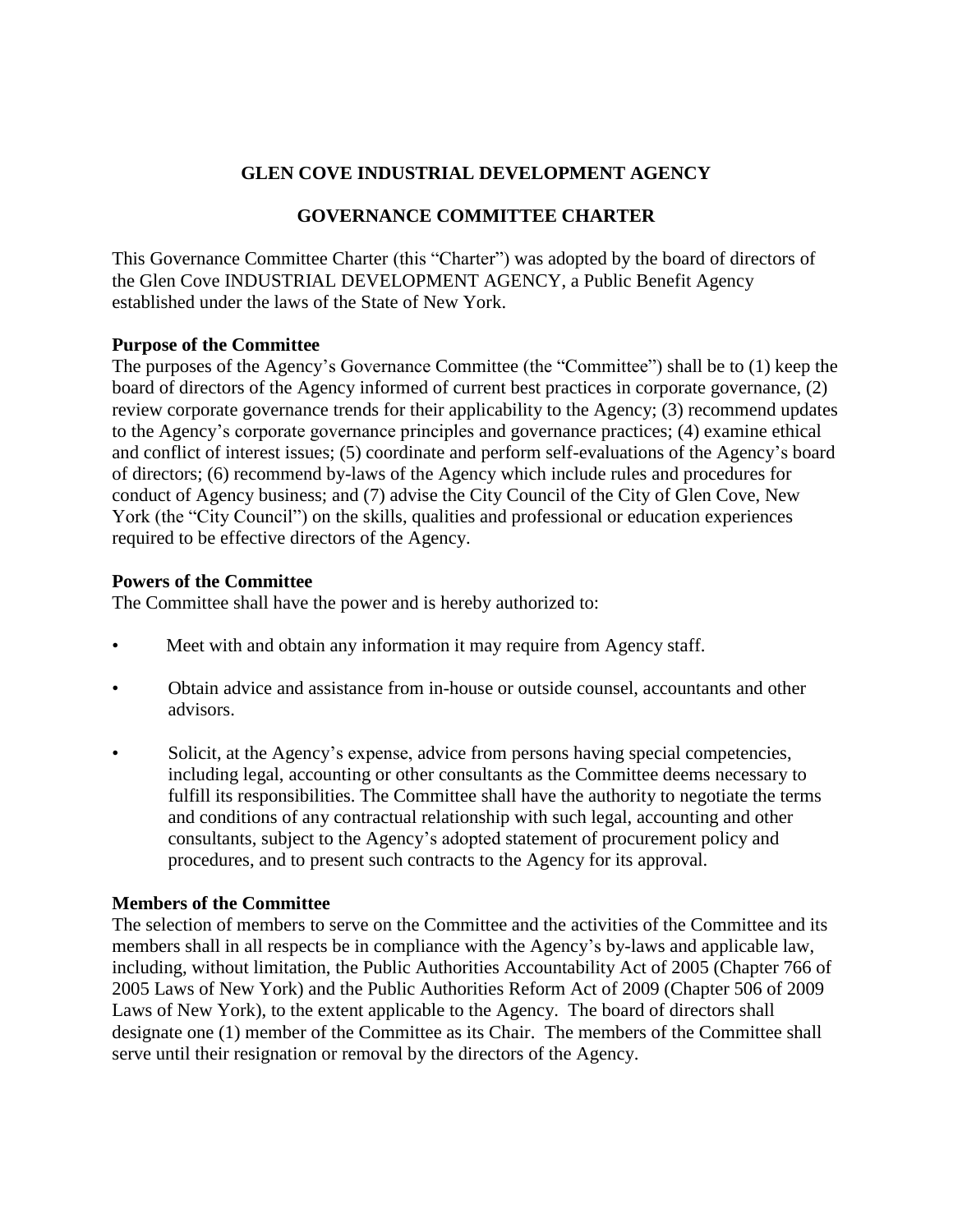Committee members shall not engage in any private business transactions with the Agency or receive compensation from any private entity that has material business relationships with the Agency, or be an immediate family member of an individual that engages in private business transactions with the Agency or receives compensation from an entity that has material business relationships with the Agency. In addition, employees of the Agency and immediate family members of employees of the Agency shall be prohibited from being members of the Committee.

Committee members should be knowledgeable or become knowledgeable in matters pertaining to governance.

## **Meetings**

Members of the Committee are expected to attend each Committee meeting, in person or via telephone or videoconference. The Committee may invite other individuals, such as members of management, auditors or other technical experts to attend meetings and provide pertinent information.

The Committee shall meet at least twice each year, with the expectation that additional meetings may be required to adequately fulfill all the obligations and duties outlined in this Charter.

An agenda shall be prepared for each meeting of the Committee and, to the extent feasible, provided to the members of the Committee at least five (5) days in advance of the meeting date, together with the appropriate materials required for members to make informed decisions at such meeting. Minutes of each meeting shall be in writing.

## **Responsibilities of the Committee**

The Committee shall from time to time:

- Develop and revise the Agency's governance practices, including, without limitation, transparency, independence, accountability, fiduciary responsibilities, and management oversight.
- Develop and maintain a list of the skills, qualities and professional or education experiences required to be effective directors to assist the City Council in identifying qualified candidates.
- Develop and recommend to the board of directors of the Agency the number and structure of committees to be created by the Agency.
- Develop and provide recommendations to the board of directors of the Agency regarding board of director education, including new director orientation and regularly scheduled director training to be obtained from state-approved trainers and others.
- Develop and provide recommendations to the board of directors the Agency on performance evaluations, including coordination and oversight of such evaluations of the directors of the Agency, Agency committees, and senior management in the Agency's governance process.